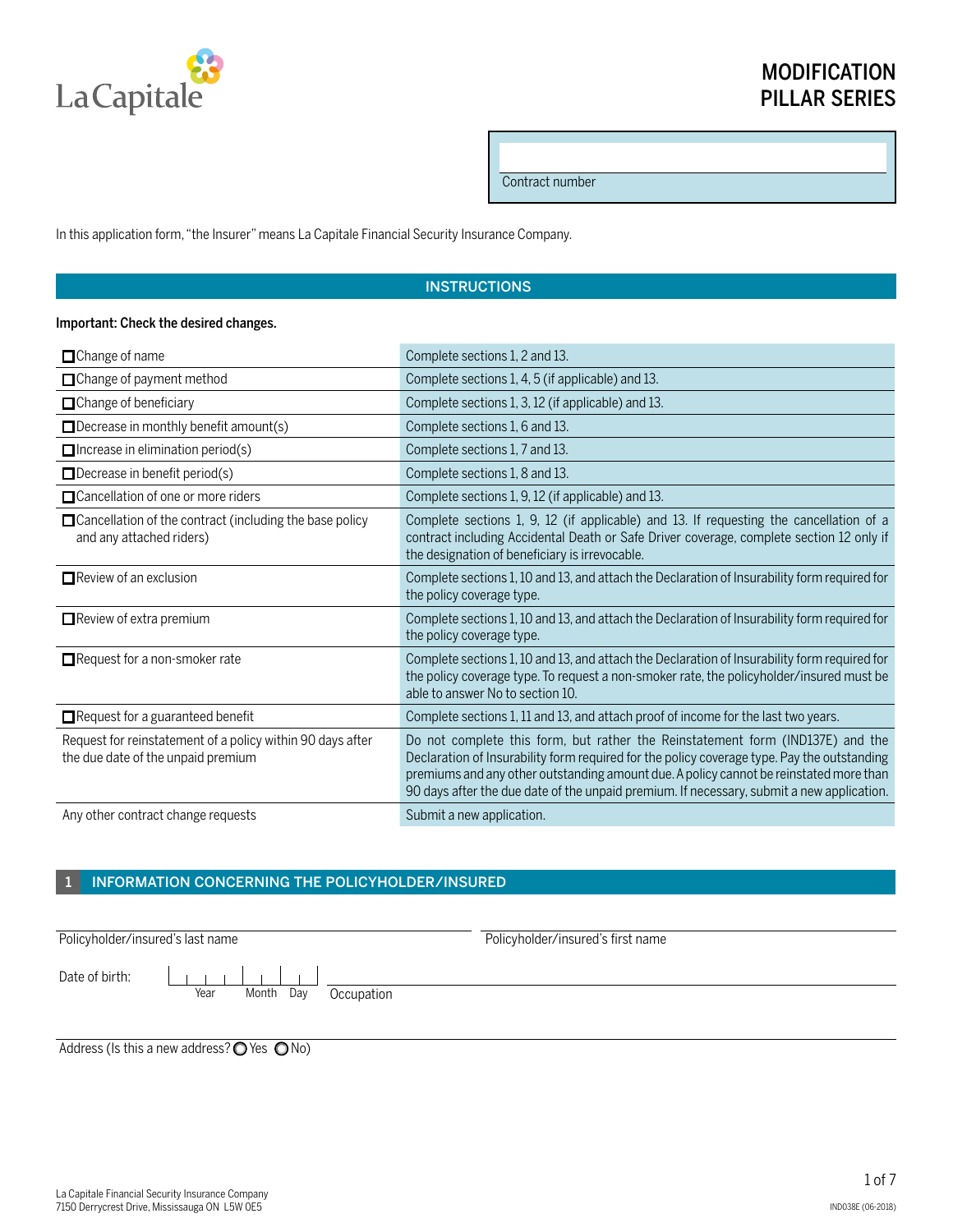

#### **CHANGE OF NAME**

Proof of identity is always required, except if the only change involves removal of one of the two last names currently in the contract.

| OPolicyholder/insured OBeneficiary |
|------------------------------------|
|                                    |

Former first name (as indicated in our records) Former last name (as indicated in our records)

New first name New last name New Instance in the New Institute of the New Institute of the New Institute of the New Institute of the New Institute of the New Institute of the New Institute of the New Institute of the New I

Reason for change:

| OMarriage: |      |              | ODivorce: |       |     |
|------------|------|--------------|-----------|-------|-----|
|            | Year | Month<br>Dav |           | Month | Dav |

**O** Resumption of name at birth

Court order granting the name change (attach a copy of the order)

O0ther:

#### **CHANGE OF BENEFICIARY** (for the Accidental Death rider or Safe Driver coverage)

Revocable and irrevocable beneficiaries: A beneficiary designation is revocable unless otherwise indicated. However, in Quebec if the named beneficiary is the person to whom the policyholder/insured is married or civilly united, this designation is considered irrevocable unless the policyholder/insured indicates that he or she wishes for the designation to be REVOCABLE.

Designating an irrevocable beneficiary can have significant consequences. To replace a beneficiary designated as irrevocable, or carry out certain changes or transactions, the beneficiary's consent must be obtained. A minor irrevocable beneficiary cannot consent to a change or transaction, and the minor irrevocable beneficiary's parents and legal guardian are also unable to sign a document in that regard on his or her behalf.

Minor beneficiary: Outside Quebec, if a minor is the designated beneficiary, it is recommended that a trustee also be designated. By naming a trustee, the benefit is payable to the trustee who will hold it in trust for the minor beneficiary until he or she is of legal age (not applicable in Quebec). In Quebec, the minor beneficiary's legal guardian will receive the payable benefit unless an official trustee has been named.

Estate, successors and legal heirs: The terms "estate", "successors" or "legal heirs" refer to the policyholder/insured's estate, successors or legal heirs.

| <b>BENEFICIARY</b> |            |      |               |                                               |           |   |                                   |  |
|--------------------|------------|------|---------------|-----------------------------------------------|-----------|---|-----------------------------------|--|
|                    |            |      | Date of birth | Relationship to the                           | Check one |   | Share %                           |  |
| Last name          | First name | Year | Month Day     | policyholder/insured                          |           |   | Revocable Irrevocable Total: 100% |  |
|                    |            |      |               | the property of the control of the control of |           |   |                                   |  |
|                    |            |      |               |                                               |           | O |                                   |  |
|                    |            |      |               |                                               |           |   |                                   |  |

(Registration of this beneficiary designation in the Insurer's records does not guarantee its validity or lawfulness.)

#### **CHANGE OF PAYMENT METHOD**

#### O Annual

Semi-annual Not offered for Simplified Accident insurance.

Preauthorized debit (PAD) Complete the PAD Agreement in section 5.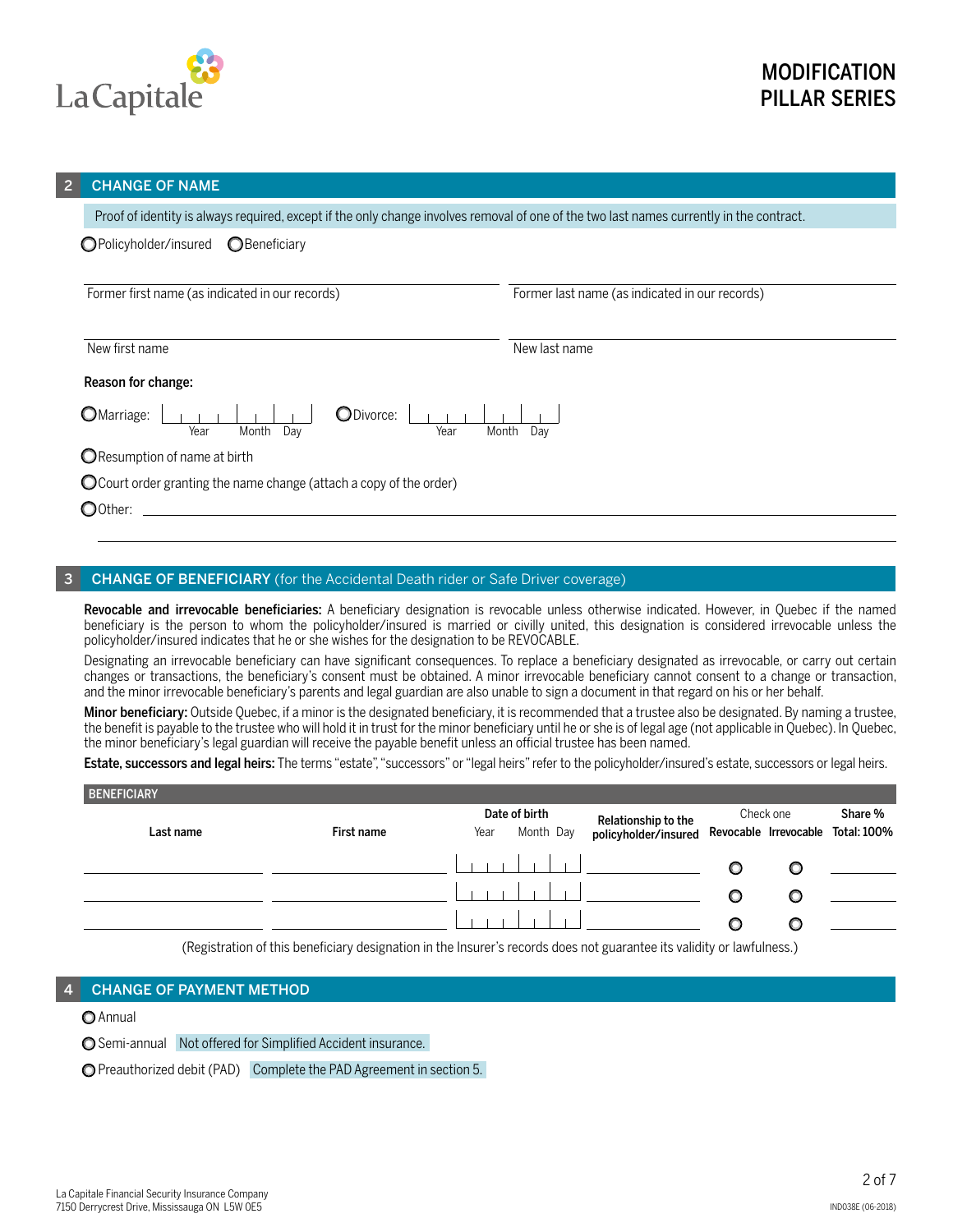

#### 5 PREAUTHORIZED DEBIT (PAD) AGREEMENT

## PREMIUM PAYOR'S INFORMATION ) Policyholder/insured  $\bigcirc$  Other:  $\bigcirc$  Mr.  $\bigcirc$  Ms. First name Last name Address (No., street, apt., city, province) example and the street of the postal code Postal code  $\Box$  Date of birth:  $\Box$ Tel. Year Month Day Business: Company name Tel. The company of the company name Tel. The company name Tel. The company name Tel. The company of the company of the company of the company of the company of the company of the company of the company of the Address (No., street, city, province) and the code of the code of the code of the code of the code of the code of the code of the code of the code of the code of the code of the code of the code of the code of the code of BANK ACCOUNT INFORMATION: O Cheque specimen attached to the application O Bank account information provided below:  $H = 2L3H$ 1:00005 331: 12345 3455 456 4  $\pm 1$ Branch number Financial Account number Branch Financial Account institution number institution numbernumber number PAD TYPE: Personal O Business WITHDRAWAL DATE: The \_\_\_\_\_\_ of each month (between the 1st and 30th days of the month). If a date is not indicated, it will be selected by the Insurer. I waive my right to receive advance notice of the amount and the date of the PAD and of any change to the amount and the date. This agreement may be cancelled upon receipt by the Insurer of 10 days' written notice prior to the scheduled date of the next PAD. To obtain a PAD cancellation form, or for more information about your right to cancel this agreement, contact your financial institution or visit www.cdnpay.ca. You have certain recourse rights if any debit does not comply with this agreement. For example, you have the right to receive reimbursement for any debit that is not authorized or is not consistent with this PAD Agreement. To obtain more information about your recourse rights, contact your financial institution or visit www.cdnpay.ca. I authorize the Insurer or its agent to debit the fixed monthly amounts required for payments due to the Insurer from the account indicated on the enclosed cheque specimen or from the account identified above. La Capitale Insurance and Financial Services<br>625 Jacques-Parizeau St, Quebec QC GIR 2G5<br>Fel.: 418 528-2211 or 1 800 463-4433 I Email: fim@laca 625 Jacques-Parizeau St, Quebec QC G1R 2G5 Tel.: 418 528-2211 or 1 800 463-4433 | Email: fim@lacapitale.com DECREASE IN MONTHLY BENEFIT AMOUNT(S) The total monthly benefits payable in the event of sickness may not be greater than the total monthly benefits payable in the event of accident. Increments of \$100 **O** Accident Only Disability base policy from \$ (minimum of \$500) O Accident Only Disability rider (additional coverage) from \$ \_\_\_\_\_\_\_\_\_\_\_\_\_\_\_\_\_\_\_\_\_\_\_\_\_\_to \$ \_\_\_\_\_\_ ● Sickness Only Disability rider **the contract of the contract of the contract of to the contract of to the contract of to the contract of to the contract of to the contract of the contract of to the contract of the contr** (minimum of \$500) O Sickness Only Disability rider (additional coverage) from  $\frac{1}{2}$  from  $\frac{1}{2}$  to  $\frac{1}{2}$  to  $\frac{1}{2}$

IND038E (06-2018)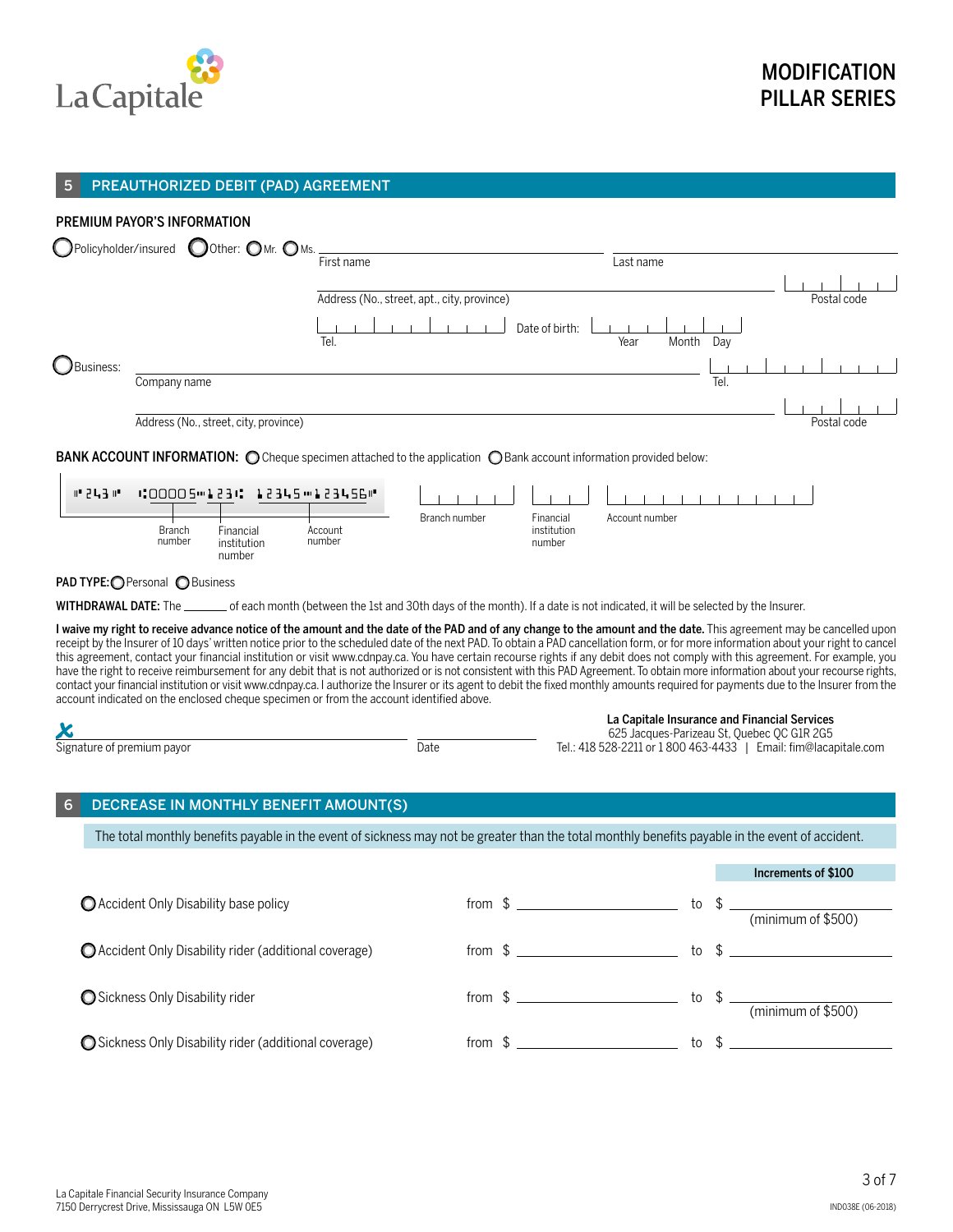

#### 7 INCREASE IN ELIMINATION PERIOD(S)

Elimination periods in the event of sickness may not be less than elimination periods in the event of accident.

Is the policyholder/insured paying Employment Insurance (EI) premiums?  $\bigcirc$  Yes  $\bigcirc$  No

| $\Box$ Accident Only Disability base policy                                                                                                        | trom | $\bigcirc$ 0 day<br>$\bigcirc$ 14 days<br>$\bigcirc$ 30 days<br>$\bigcirc$ 90 days | to | $Q$ 14 days<br>$\bigcirc$ 30 days<br>$\bigcirc$ 90 days<br>$Q$ 120 days | Not offered for Simplified Accident insurance.<br>Available only if the policyholder/insured<br>is paying El premiums. |
|----------------------------------------------------------------------------------------------------------------------------------------------------|------|------------------------------------------------------------------------------------|----|-------------------------------------------------------------------------|------------------------------------------------------------------------------------------------------------------------|
| $\Box$ Accident Only Disability rider (additional coverage)<br>This change is not available if the policyholder/<br>insured is paying El premiums. |      | from $\bigcirc$ 0 day<br>$\bigcirc$ 14 days<br>$\bigcirc$ 30 days                  | to | $\bigcirc$ 14 days<br>$\bigcirc$ 30 days<br>$Q$ 90 days                 | Not offered for Simplified Accident insurance.                                                                         |
| Sickness Only Disability rider                                                                                                                     | from | $\bigcirc$ 14 days<br>$\bigcirc$ 30 days<br>$\bigcirc$ 90 days                     | to | $Q$ 30 days<br>$\bigcirc$ 90 days<br>$Q$ 120 days                       | Available only if the policyholder/insured<br>is paying El premiums.                                                   |
| □ Sickness Only Disability rider (additional coverage)<br>This change is not available if the policyholder/<br>insured is paying El premiums.      |      | from $\bigcirc$ 14 days<br>$\bigcirc$ 30 days                                      | to | $\bigcirc$ 30 days<br>$\bigcirc$ 90 days                                |                                                                                                                        |

### 8 DECREASE IN BENEFIT PERIOD(S)

Benefit periods in the event of sickness may not be greater than benefit periods in the event of accident.

| Accident Only Disability base policy                        | from $\bigcirc$ 5 years<br>O to age 65<br>O to age 70         | to | $Q$ 2 years<br>O <sub>5</sub> years |
|-------------------------------------------------------------|---------------------------------------------------------------|----|-------------------------------------|
| $\Box$ Accident Only Disability rider (additional coverage) | from $\bigcirc$ 5 years<br>$\bullet$ to age 65<br>O to age 70 | to | $Q$ 2 years<br>O 5 years            |
| Sickness Only Disability rider                              | from $\bigcirc$ 5 years<br>$\bullet$ to age 65                |    | to $Q2$ years<br>$O5$ years         |
| $\Box$ Sickness Only Disability rider (additional coverage) | from $\bigcirc$ 5 years<br>$\bigcirc$ to age 65               | to | $Q$ 2 years<br><b>○</b> 5 years     |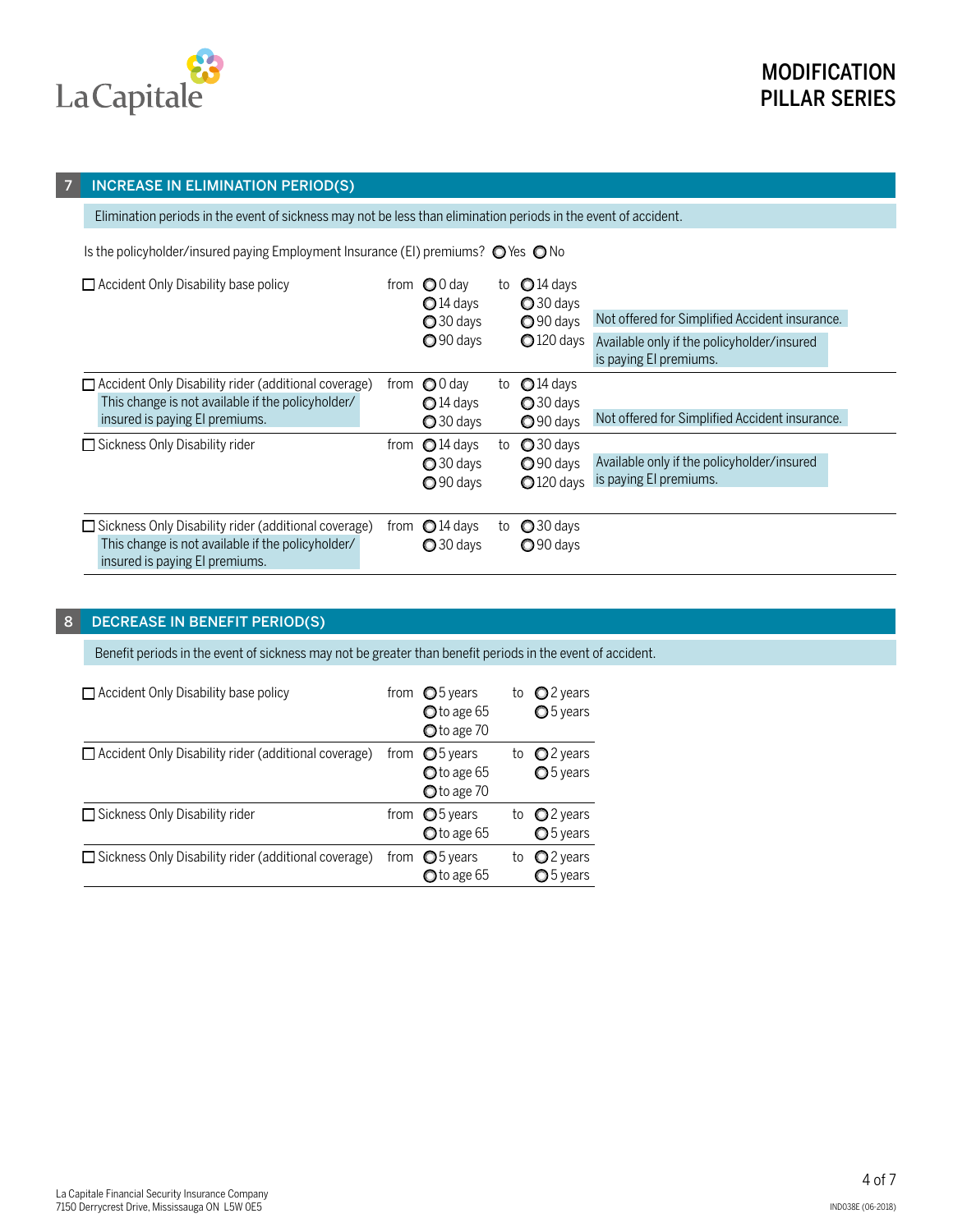

#### 9 CANCELLATION OF CONTRACT OR OF ONE OR MORE RIDERS

| $\Box$ Accident Only Disability rider (additional coverage)                                |                                                                                                                                                                                                                                                                                                  |  |  |  |  |  |
|--------------------------------------------------------------------------------------------|--------------------------------------------------------------------------------------------------------------------------------------------------------------------------------------------------------------------------------------------------------------------------------------------------|--|--|--|--|--|
| $\Box$ Sickness Only Disability rider                                                      |                                                                                                                                                                                                                                                                                                  |  |  |  |  |  |
|                                                                                            | $\Box$ Sickness Only Disability rider (additional coverage)                                                                                                                                                                                                                                      |  |  |  |  |  |
| All Accident rider (Safe Driver coverage)                                                  |                                                                                                                                                                                                                                                                                                  |  |  |  |  |  |
| $\Box$ Accidental Death or Dismemberment                                                   | If the designation of beneficiary is irrevocable, complete section 12.                                                                                                                                                                                                                           |  |  |  |  |  |
| $\Box$ Accidental Fracture                                                                 |                                                                                                                                                                                                                                                                                                  |  |  |  |  |  |
| $\Box$ Hospital Accident                                                                   |                                                                                                                                                                                                                                                                                                  |  |  |  |  |  |
| $\Box$ Hospital Sickness                                                                   |                                                                                                                                                                                                                                                                                                  |  |  |  |  |  |
| $\Box$ Partial Disability                                                                  | Applies only to Simplified Accident insurance. Once cancelled, this rider may not be subsequently added.<br>For the Income Protection insurance, partial disability benefits are included in the base policy. Therefore,<br>Income Protection insurance partial disability may not be cancelled. |  |  |  |  |  |
| $\Box$ Future Insurability Option                                                          | Once cancelled, this rider may not be subsequently added.                                                                                                                                                                                                                                        |  |  |  |  |  |
| $\Box$ Indexation Option                                                                   | Once cancelled, this rider may not be subsequently added.                                                                                                                                                                                                                                        |  |  |  |  |  |
| $\Box$ Regular Occupation Extension                                                        | Checking this change will result in the cancellation of any Accident and Sickness Regular Occupation<br>Extension riders. Once cancelled, these riders may not be subsequently added.                                                                                                            |  |  |  |  |  |
| $\Box$ Return of Premium                                                                   | The cancellation of this rider automatically cancels the policy and all other riders attached to it.                                                                                                                                                                                             |  |  |  |  |  |
| $\Box$ Cancellation of the contract (including<br>the base policy and any attached riders) | If requesting the cancellation of a contract including Accidental Death or Safe Driver coverage, complete<br>section 12 only if the designation of beneficiary is irrevocable.                                                                                                                   |  |  |  |  |  |

## 10 TOBACCO USE (review of an exclusion or an extra premium or request for a non-smoker rate)

In the last 12 months, have you smoked cigarettes, cigarillos, cigars, a pipe, a bong, a hookah or used betel nut, snuff or marijuana (cannabis) containing any tobacco or nicotine product or used any other form of tobacco or a substitute such as gum, nicotine patch or electronic cigarette? OYes ONo If so:

| Type                                                                 | Quantity | Frequency |
|----------------------------------------------------------------------|----------|-----------|
|                                                                      |          |           |
|                                                                      |          |           |
|                                                                      |          |           |
| If you quit smoking in the last 12 months, indicate the date: $\Box$ | Year     | Month     |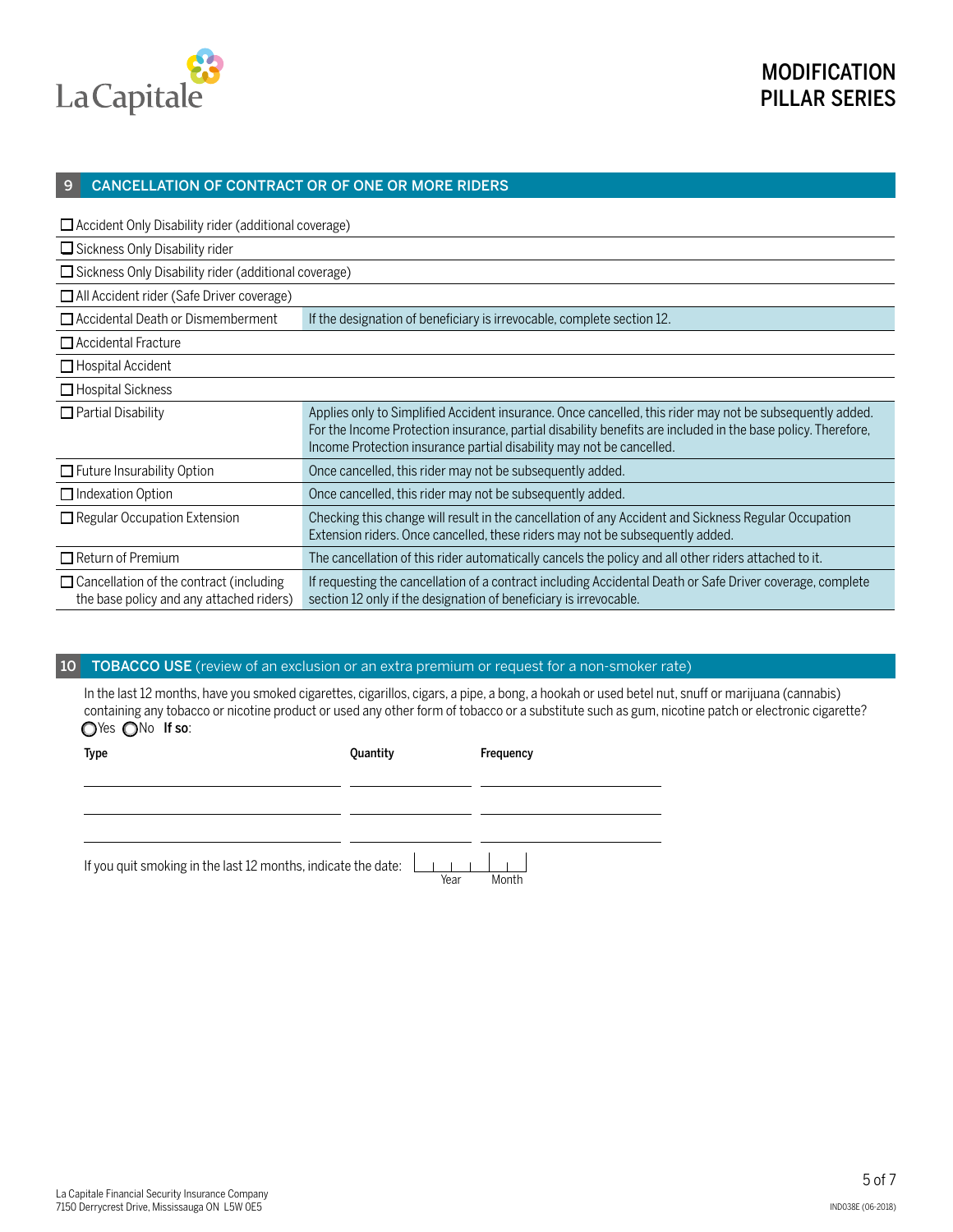

# **MODIFICATION** PILLAR SERIES

## 11 **EMPLOYMENT AND INCOME INFORMATION** (request for a guaranteed benefit)

| <b>SALARIED EMPLOYEE</b>                                                                                                                                                                                                                                                                                                                                                                                                                                          | <b>SELF-EMPLOYED AND BUSINESS OWNER</b>                                                                                                                                                                                                                                                                                                                                                                                                                                                                                                            |
|-------------------------------------------------------------------------------------------------------------------------------------------------------------------------------------------------------------------------------------------------------------------------------------------------------------------------------------------------------------------------------------------------------------------------------------------------------------------|----------------------------------------------------------------------------------------------------------------------------------------------------------------------------------------------------------------------------------------------------------------------------------------------------------------------------------------------------------------------------------------------------------------------------------------------------------------------------------------------------------------------------------------------------|
| Provide income tax declarations for the last two years.                                                                                                                                                                                                                                                                                                                                                                                                           | Provide income tax forms (T1 General) and business financial<br>statements or the Statement of Business or Professional Activities,<br>as applicable, for the last two years.                                                                                                                                                                                                                                                                                                                                                                      |
|                                                                                                                                                                                                                                                                                                                                                                                                                                                                   |                                                                                                                                                                                                                                                                                                                                                                                                                                                                                                                                                    |
|                                                                                                                                                                                                                                                                                                                                                                                                                                                                   |                                                                                                                                                                                                                                                                                                                                                                                                                                                                                                                                                    |
|                                                                                                                                                                                                                                                                                                                                                                                                                                                                   |                                                                                                                                                                                                                                                                                                                                                                                                                                                                                                                                                    |
|                                                                                                                                                                                                                                                                                                                                                                                                                                                                   |                                                                                                                                                                                                                                                                                                                                                                                                                                                                                                                                                    |
| Number of years with current employer:<br><u> 1990 - Jan Barnett, politik e</u>                                                                                                                                                                                                                                                                                                                                                                                   | Number of years in business:                                                                                                                                                                                                                                                                                                                                                                                                                                                                                                                       |
| Number of years of related experience:                                                                                                                                                                                                                                                                                                                                                                                                                            | Number of years of related experience:                                                                                                                                                                                                                                                                                                                                                                                                                                                                                                             |
| Number of hours worked per week:<br><b>Contract Contract Contract</b><br>Number of months worked per year:<br>Indicate the percentage of your work devoted to:<br>- Driving<br>$\%$<br>- Supervision<br>$\frac{0}{0}$<br>- Office or administrative work<br>$\%$<br>- Manual work<br>$\sim$ %<br>$\%$<br>Indicate the percentage of your work spent:<br>- At home<br>$\frac{0}{0}$<br>- Away from home<br>$\sim$ %<br>Gross annual income in the current year: \$ | Type of business: ◯ Sole owner<br><b>O</b> Corporation<br><b>O</b> Partnership<br>Number of employees:<br>Full-time:<br>Part-time:<br>Seasonal:<br>Number of hours worked per week:<br>Number of months worked per year:<br>Indicate the percentage of your work devoted to:<br>- Driving<br>$\%$<br>- Supervision<br>$\%$<br>- Office or administrative work<br>$\mathcal{L}^{\text{max}}$ , where $\mathcal{L}^{\text{max}}$<br>$\%$<br>- Manual work<br>$\%$<br>$\overline{\phantom{a}}$<br>$\%$<br>Indicate the percentage of your work spent: |
|                                                                                                                                                                                                                                                                                                                                                                                                                                                                   | - At home<br>$\%$                                                                                                                                                                                                                                                                                                                                                                                                                                                                                                                                  |
|                                                                                                                                                                                                                                                                                                                                                                                                                                                                   | - Away from home<br>$\%$                                                                                                                                                                                                                                                                                                                                                                                                                                                                                                                           |

| Indicate the percentage of the policyholder/ |      |
|----------------------------------------------|------|
| insured's interest in the business:          | $\%$ |